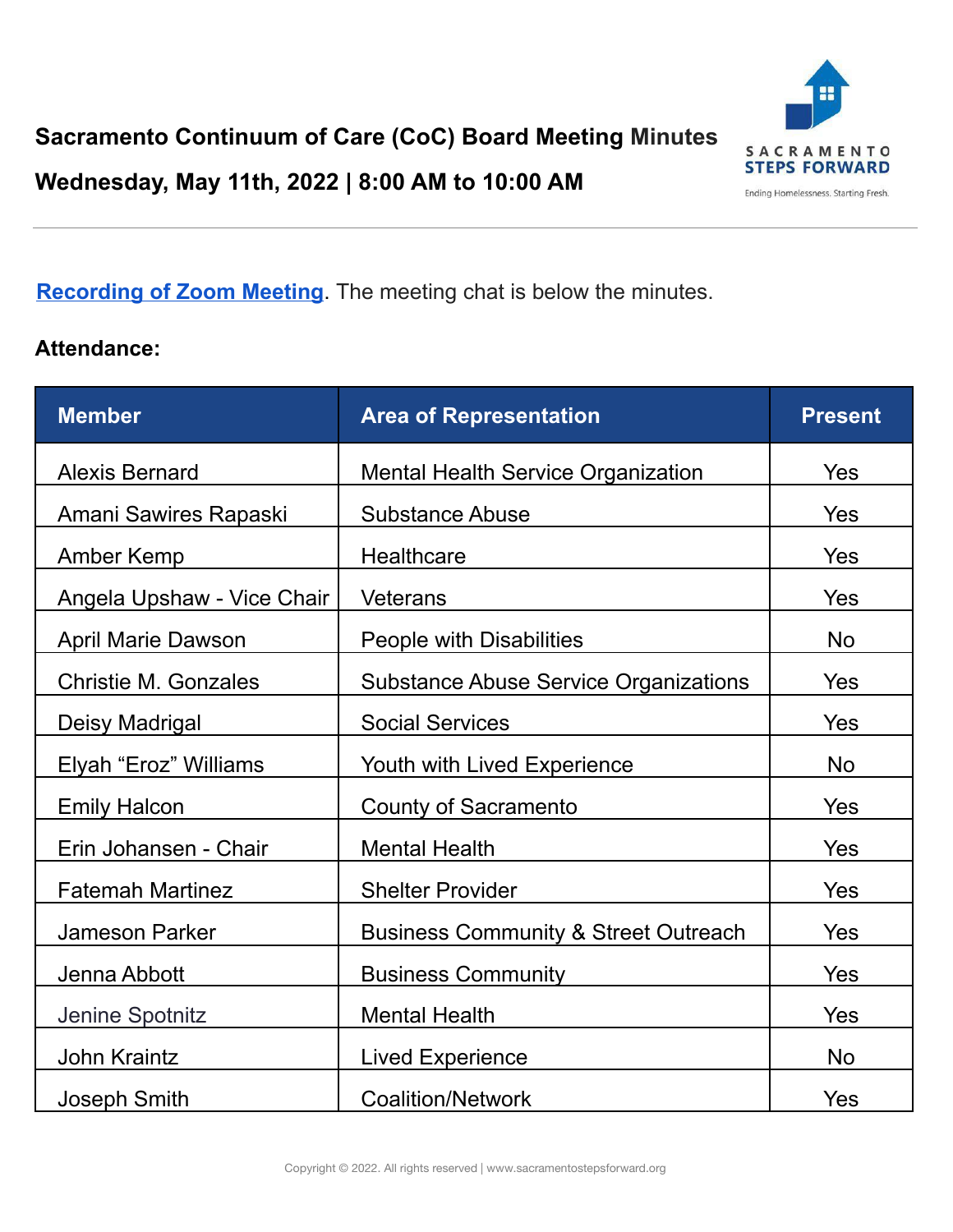| <b>Julie Davis-Jaffe</b>       | <b>Employment Development</b>          | <b>Yes</b> |
|--------------------------------|----------------------------------------|------------|
| Juile Hirota                   | <b>Shelter and/or Housing Provider</b> | <b>Yes</b> |
| <b>Kimberley Rae Berry</b>     | Person with Lived Experience           | <b>No</b>  |
| MaryLiz Paulson                | <b>Housing Authority</b>               | <b>No</b>  |
| <b>Mason Gizard</b>            | Person with Lived Experience           | Yes        |
| Mike Jaske                     | <b>Faith Community Advocate</b>        | <b>Yes</b> |
| Monica Rocha-Wyatt             | <b>Mental Health</b>                   | <b>Yes</b> |
| Nicholas Golling               | <b>City of Sacramento</b>              | <b>Yes</b> |
| Paul Jbeily                    | <b>Law Enforcement</b>                 | <b>Yes</b> |
| <b>Pixie Pearl - Secretary</b> | <b>Homeless Youth</b>                  | <b>Yes</b> |
| Sarah Bontrager                | City of Elk Grove                      | <b>Yes</b> |
| <b>Stefan Heisler</b>          | City of Rancho Cordova                 | <b>Yes</b> |
| <b>Stephanie Cotter</b>        | City of Citrus Heights                 | <b>No</b>  |
| <b>Tara Turrentine</b>         | Education                              | Yes        |

| <b>SSF Staff</b>      | <b>SSF Title</b>                            |  |
|-----------------------|---------------------------------------------|--|
| Christina Heredia     | <b>Referral Specialist</b>                  |  |
| <b>Janet Rice</b>     | <b>Chief Financial Officer</b>              |  |
| <b>Jesse Archer</b>   | CoC Analyst                                 |  |
| Jillyan McKinney      | <b>Racial Equity Specialist</b>             |  |
| Josh Lowy             | <b>Programming Analyst</b>                  |  |
| <b>Kathreen Daria</b> | <b>Volunteer &amp; Training Coordinator</b> |  |
| <b>Kaylin Jones</b>   | <b>CoC Coordinator</b>                      |  |
| Lisa Bates            | <b>Chief Executive Officer</b>              |  |
| <b>Michele Watts</b>  | <b>Chief Planning Officer</b>               |  |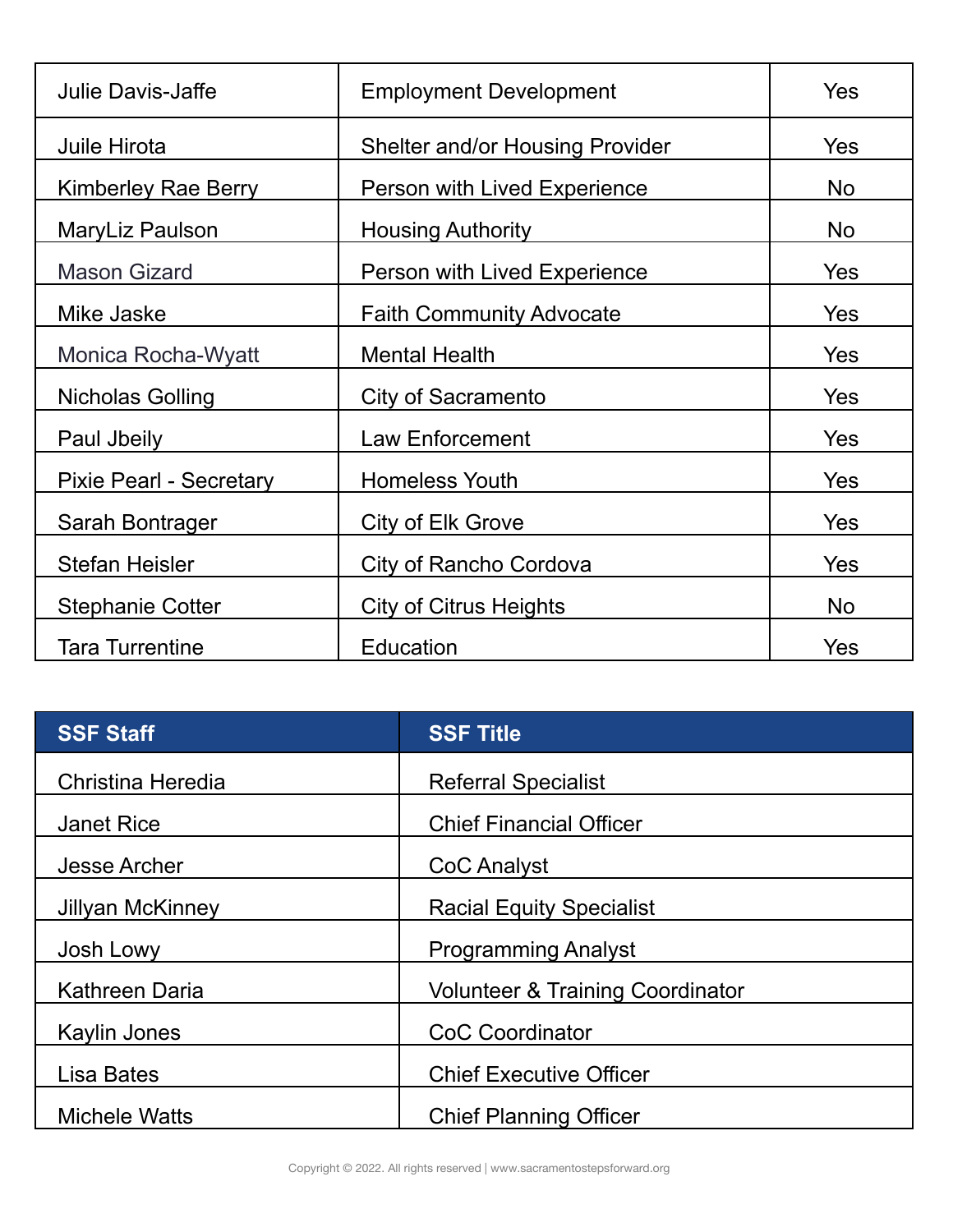| Peter Bell           | <b>CE Manager</b>                          |  |
|----------------------|--------------------------------------------|--|
| <b>Rolf Davidson</b> | Director of Programs                       |  |
| <b>Scott Clark</b>   | Data Analysis Manager                      |  |
| Tanesha Travis       | <b>PLE Coordinator</b>                     |  |
| <b>Theresa Bible</b> | Outreach Navigator - Meadowview            |  |
| Ya-yin Isle          | <b>Chief Strategic Initiatives Officer</b> |  |

# **Guests**

Alisa Osunfunke Orduna, Alyxe Lett, Andrew Geurkink, Brandon Wirth, Brian Heller De Leon, Cynthia Pimentel, Danielle Foster, Dawn Angelo, Dawn Basciano, Emily Zelaya, Erica Plumb, genesis white, HART of Folsom, Ivonne Ellis, James Trout, JesseWilliams, John Foley, Julie Field, Karisa Hyppolite, Kasia Elijah, Kate Hutchinson, Kathy Simms, Kia Phillips, Kris Kuntz, Kristin Kane, LeeAnn Brown, Lee Sorrell, Liz Pazdral, nathan arianeh, Mike Fitzgerald, Noel Kammermann, Quinn Jones-Hylton, Robynne Rose-Haymer, Rose, Sarah's iPhone, Sher Singh, Sierra Edwards, Stephanie Henry, Susan Lal, Tim Koehler, Tom Albanese, Troy Lynch, Waking the Village, Zuri K, 15102958675, 19165490373, 19168793439

### **I. Welcome & Introductions:** Erin Johansen, CoC Board Chair

Erin called the meeting to order around 8:04 AM. Attendance of 73 participants.

#### **II. Review & Approval of March 9th, 2022 Minutes: Pixie Popplewell, Secretary**

Motioned for approval: 1st -Tara Turrentine / 2nd - Nick Golling

Motion approved.

### **III. CoC Board Chair's Report: Erin Johansen**

**IV. Sacramento Steps Forward (SSF) CEO's Report: Lisa Bates**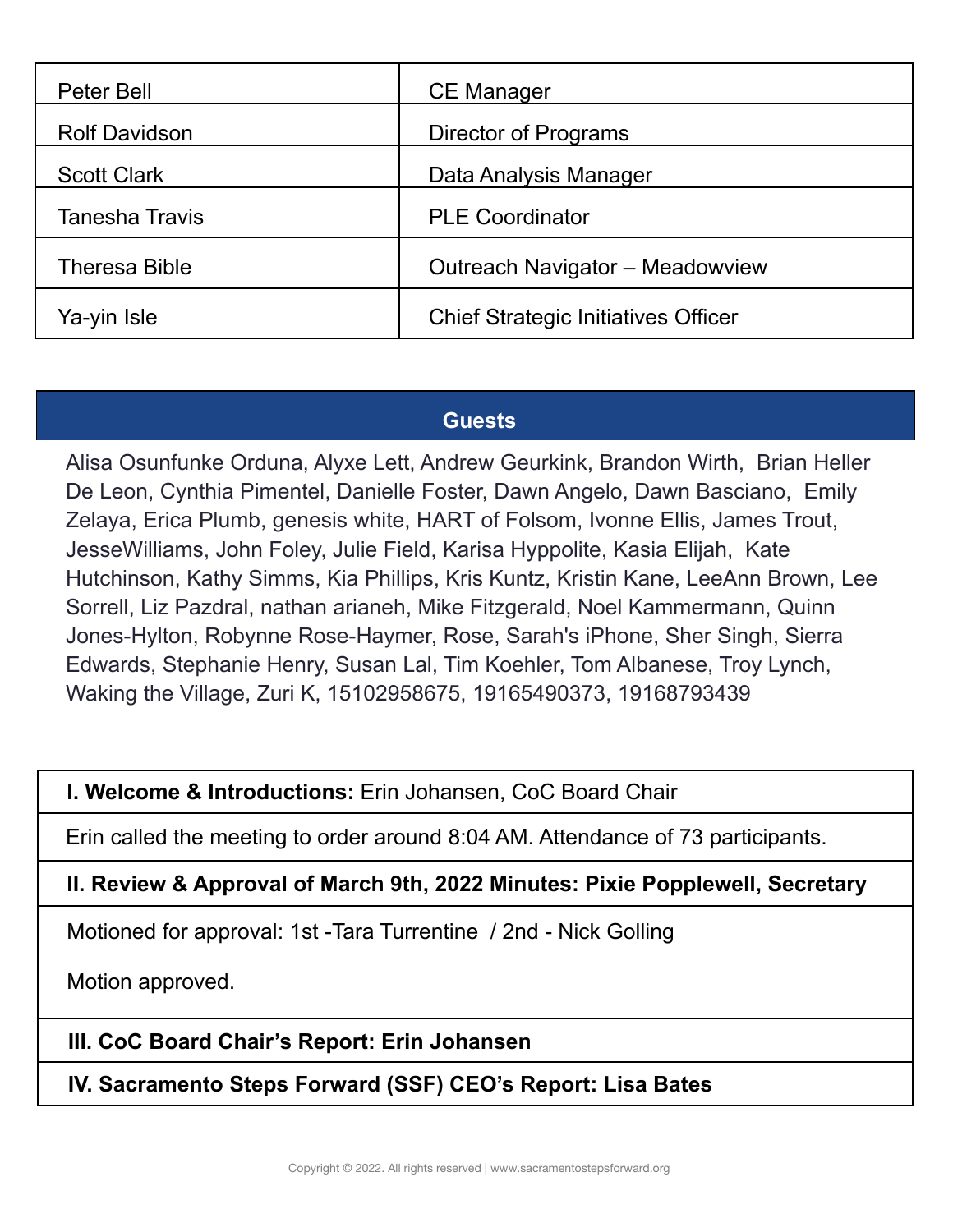Lisa Bates shared that:

- Information from the Annual Meeting is on the **SSF** [website](https://sacramentostepsforward.org/2022-sacramento-continuum-of-care-annual-meeting/) and thanked all for their participation.
- There was a possibility that the June Board meeting may be moved up a week from its current June 8th date but that discussions needed to happen first in order to confirm the change.

| V. Announcements:                       | <b>CoC Board</b>          | 8:15AM                 | <b>Information</b> |
|-----------------------------------------|---------------------------|------------------------|--------------------|
| (Upcoming Events & Recent Members, SSF) |                           | $(10 \text{ minutes})$ |                    |
| <b>Actions</b> )                        | <b>Staff &amp; Guests</b> |                        |                    |
|                                         |                           |                        |                    |

- Jenna Abbott shared that the River District is still recruiting for an Executive Director, as well as a Program Manager.
- Kate Hutchinsn mentioned that they have started leasing up for Lavender Court and that the referrals will come through Coordinated Entry.

### **VI. Consent Agenda - Action Items:**

# **A. Coordinated Entry System Committee new member slate**

#### **B. Point in Time Committee new member appointment**

#### **C. Coordinated Entry System PSH Transfer Policy & Procedures and PSH Termination of Assistance Policy & Procedures**

Consent items motioned for approval: 1st -Emily Halcon / 2nd - Alexis Bernard

Motion approved.

# **VII. New Business:**

| A. Local Homelessness           | Ya-Yin Isle, SSF           | 8:25 AM      | Information       |
|---------------------------------|----------------------------|--------------|-------------------|
| <b>Action Plan &amp; HHAP-3</b> | <b>Chief Strategic</b>     | (60 minutes) | &                 |
| <b>Allocations</b>              | <b>Initiatives Officer</b> |              | <b>Discussion</b> |
| <b>Draft plan presentation</b>  | Michele Watts,             |              |                   |
| <b>Allocations discussion</b>   | <b>SSF Chief</b>           |              |                   |
| <b>Plan for approving</b>       | <b>Planning Officer</b>    |              |                   |
| plan and allocations in         | Alisa Orduna,              |              |                   |
| June                            | Consultant, & Tom          |              |                   |
|                                 | Albanese,                  |              |                   |
|                                 | Consultant                 |              |                   |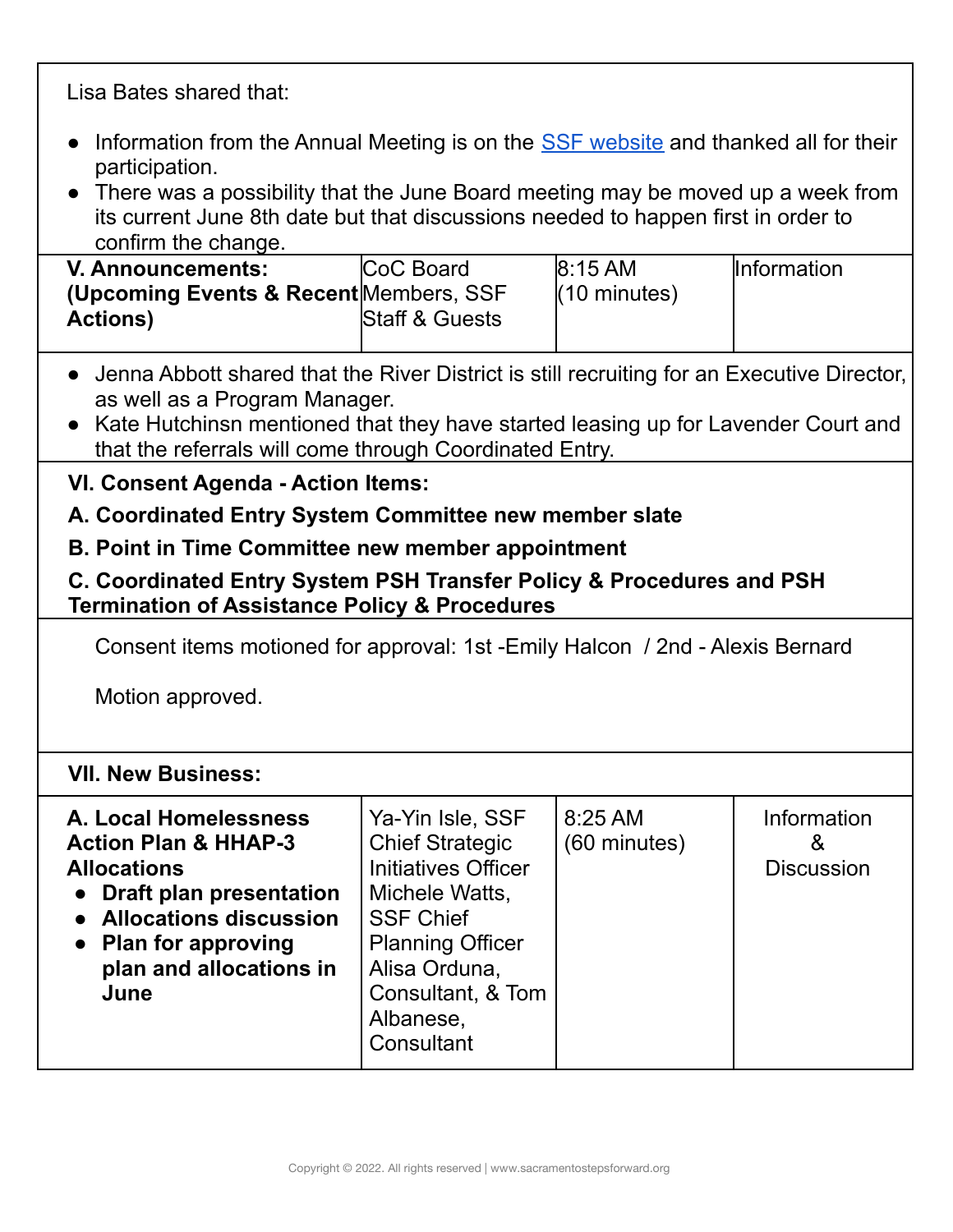- Ya-Yin Isle introduced Tom Albanese and thanked all that attended the Annual Meeting and explained that the gaps analysis information would be shared in greater detail.
- Tom Albanese walked through the Gaps Analysis information in greater detail and explained that it is an ongoing project and how the Point-In-Time Count information and the annual HMIS data would influence it. Please view the slides Tom shared [here,](https://sacramentostepsforward.org/wp-content/uploads/2022/05/CoC-Board-HHAP-3-Funding-Discussion_5.11.22.pdf) pages three through six and fifteen.The HHAP-3 Local Homelessness Action Plan will come back to the CoC Board for approval in June.
- Emily Halcon representing the County of Sacramento discussed HHAP-3 allocations and continuing with HHAP-1 investments. She expressed that the Board is not interested in closing down programs but looking at continuity of programs already established.
- Danielle Foster representing the City of Sacramento spoke about shelter expansion through the use of HHAP funds.
- Michele Watts shared an initial discussion of potential areas of the CoC's HHAP-3 funding.

Questions were asked and answered. Please see the chat and recording.

| <b>B. CalAIM and HHIP</b> | Lisa Bates | $9:25 \text{ AM}$ | Information       |
|---------------------------|------------|-------------------|-------------------|
| Program                   |            | (20 minutes)      | <b>Discussion</b> |
|                           |            |                   |                   |

● Amber Kemp with Health Net discussed the process for the application submission of the Housing and Homeless Incentive Program now that the state has released its final guidance. The focus of the plan is on individuals experiencing homelessness and connecting medical members that are needing housing. This is a two year program where funds are not promised but earned. The State requires certain measures be met and improvement seen in order to draw down the available funds. There are four key elements of the plan that the State is looking for along with a strong collaboration with the CoC and the incorporation of HHAP 3 goals so that duplications that may result are reduced. Slides from the presentation may be found [here](https://sacramentostepsforward.org/wp-content/uploads/2022/05/HHIP-101-SSF-CoC-Board-Presentation-5.11.22.pdf).

| C. Actions taken by<br><b>CoC Executive</b><br><b>Committee on behalf</b><br>of the CoC Board | Michele Watts &<br>Jillyan McKinney,<br><b>SSF Racial Equity</b><br><b>Specialist</b> | l 9:45 AM<br>$(10 \text{ minutes})$ | Information |
|-----------------------------------------------------------------------------------------------|---------------------------------------------------------------------------------------|-------------------------------------|-------------|
|                                                                                               |                                                                                       |                                     |             |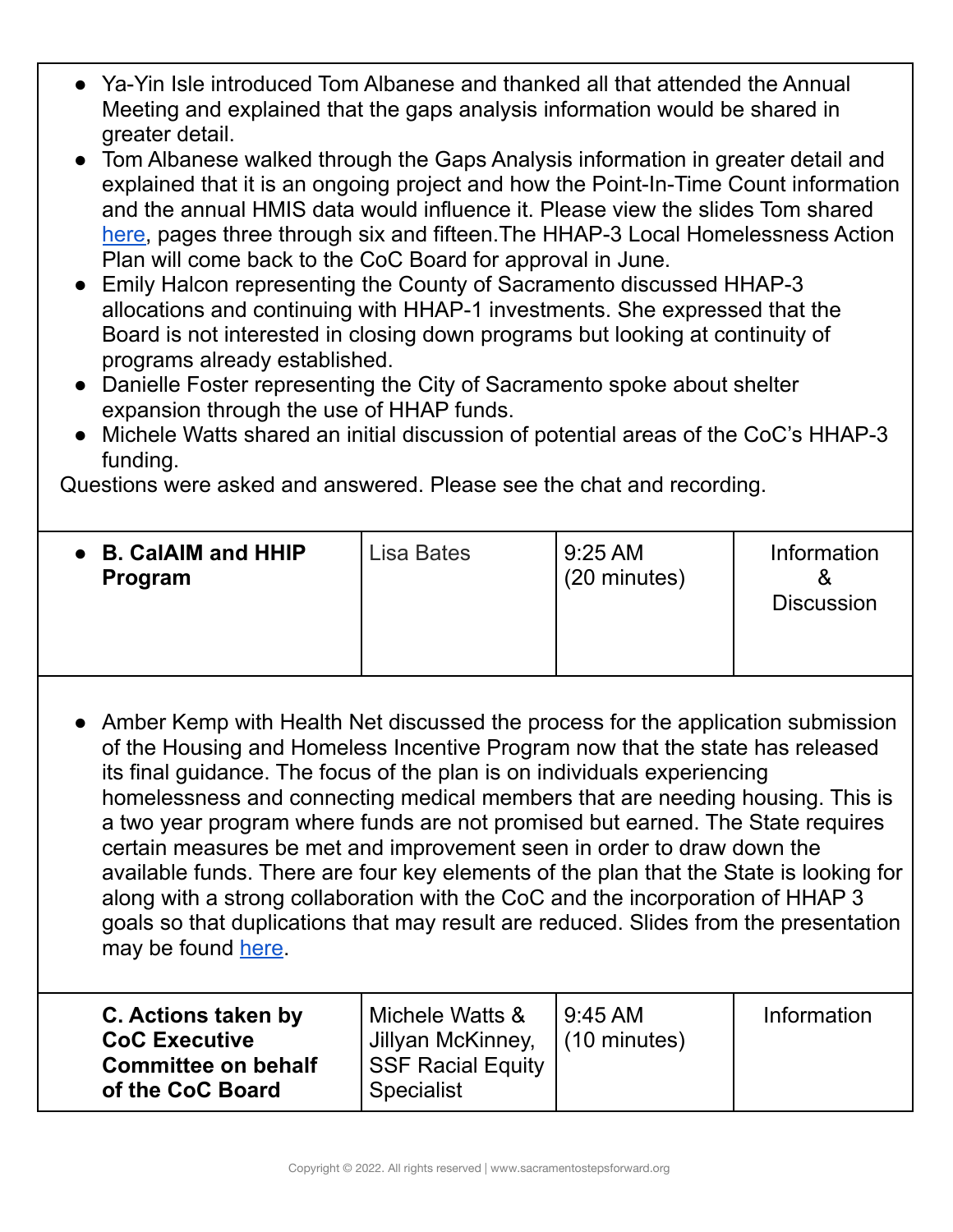| • State Family<br><b>Homelessness</b><br><b>Challenge Grant:</b><br><b>Authorized SSF to</b><br>apply for the state<br>family grant<br>• Wilton Rancheria:<br><b>Approved the addition</b><br>of Wilton Rancheria to<br>the Sacramento City &<br><b>County CoC via the</b><br><b>HUD FY2022 NOFO</b><br><b>Registration</b>                                                                                                                                  |                      |                                    |             |  |
|--------------------------------------------------------------------------------------------------------------------------------------------------------------------------------------------------------------------------------------------------------------------------------------------------------------------------------------------------------------------------------------------------------------------------------------------------------------|----------------------|------------------------------------|-------------|--|
| Michele Watts shared that there were two actions taken and the decision to apply<br>$\bullet$<br>for the State Family Homelessness Challenge Grant and the approval of the<br>addition of Wilton Rancheria to the Sacramento CoC were approved by the<br>Executive Committee on behalf of the CoC Board as those decisions had a<br>deadline prior to the Board meeting today, May 11,2022.                                                                  |                      |                                    |             |  |
| D. 2022 Unsheltered<br><b>PIT Report Update</b>                                                                                                                                                                                                                                                                                                                                                                                                              | <b>Michele Watts</b> | $9:55$ AM<br>$(5 \text{ minutes})$ | Information |  |
| Michele Watts brought attention to the next PIT Committee meeting on May 19th<br>and that the report from the 2022 PIT Count would be coming out at the end of<br>June. At the May 19th meeting there would also be discussion of the plan for the<br>next PIT Count and the pros and cons to hold the optional 2023 PIT Count or the<br>mandated 2024 PIT Count would be weighed, then would be brought back to the<br>CoC Board for final decision making. |                      |                                    |             |  |
| VIII. Meeting Adjourned at 10:04am.<br>Next CoC Board Meeting: Wednesday, June 1st, 2022                                                                                                                                                                                                                                                                                                                                                                     |                      |                                    |             |  |
| For any questions or concerns, please contact Michele Watts, SSF Chief Planning Officer,<br>at mwatts@sacstepsforward.org                                                                                                                                                                                                                                                                                                                                    |                      |                                    |             |  |

# **CoC Board Meeting Chat**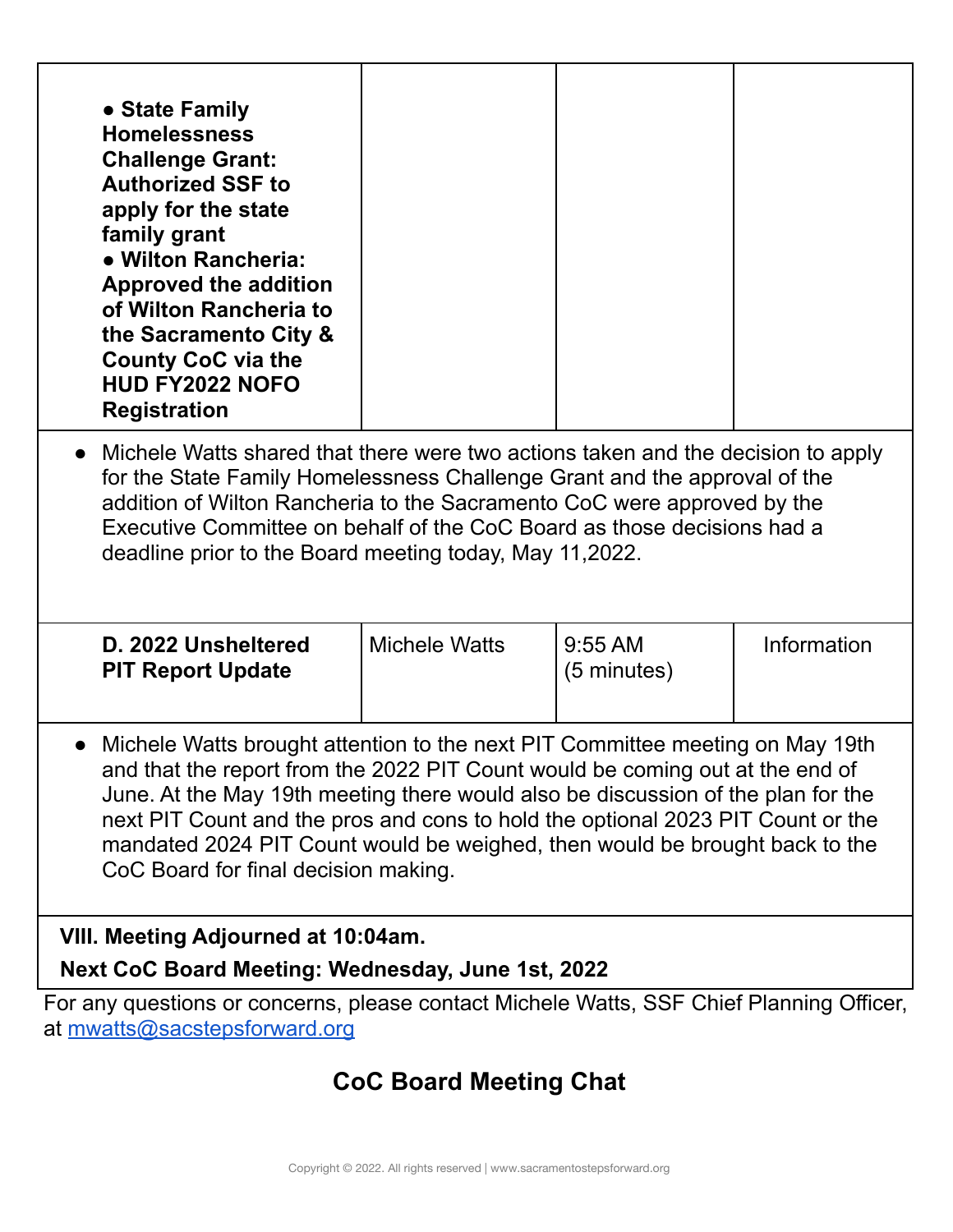08:00:08 From Christina H SSF Referral Specialist (she, her) to Everyone: Good morning everyone.

- 08:00:52 From Joseph Smith to Everyone: I'm here
- 08:01:05 From Monica Rocha-Wyatt, she/her, Sac Co Behavioral Health to Everyone: I'm here but not on the list
- 08:01:26 From Pixie Popplewell to Everyone: That was my bad Monica!
- 08:01:29 From Nick Golling to Everyone: off cam while getting kiddos set up and off to school! good morning everyone!
- 08:01:34 From Pixie Popplewell to Everyone: I'll get you added!
- 08:02:25 From Monica Rocha-Wyatt, she/her, Sac Co Behavioral Health to Everyone: No worries :)
- 08:04:50 From Tara Turrentine, SCOE to Everyone: Welcome, Mason! Good to "see" you.
- 08:08:43 From Pixie Popplewell to Everyone: Sacramento CoC Board March Meeting Minutes
- 08:08:47 From Julie Davis-Jaffe (she/her) SETA to Everyone: Yes
- 08:08:49 From Sarah Bontrager to Everyone: Yes
- 08:08:50 From Tara Turrentine, SCOE to Everyone: Yes
- 08:08:50 From Mike Jaske, SacACT to Everyone: yes
- 08:08:50 From Erin Johansen to Everyone: yes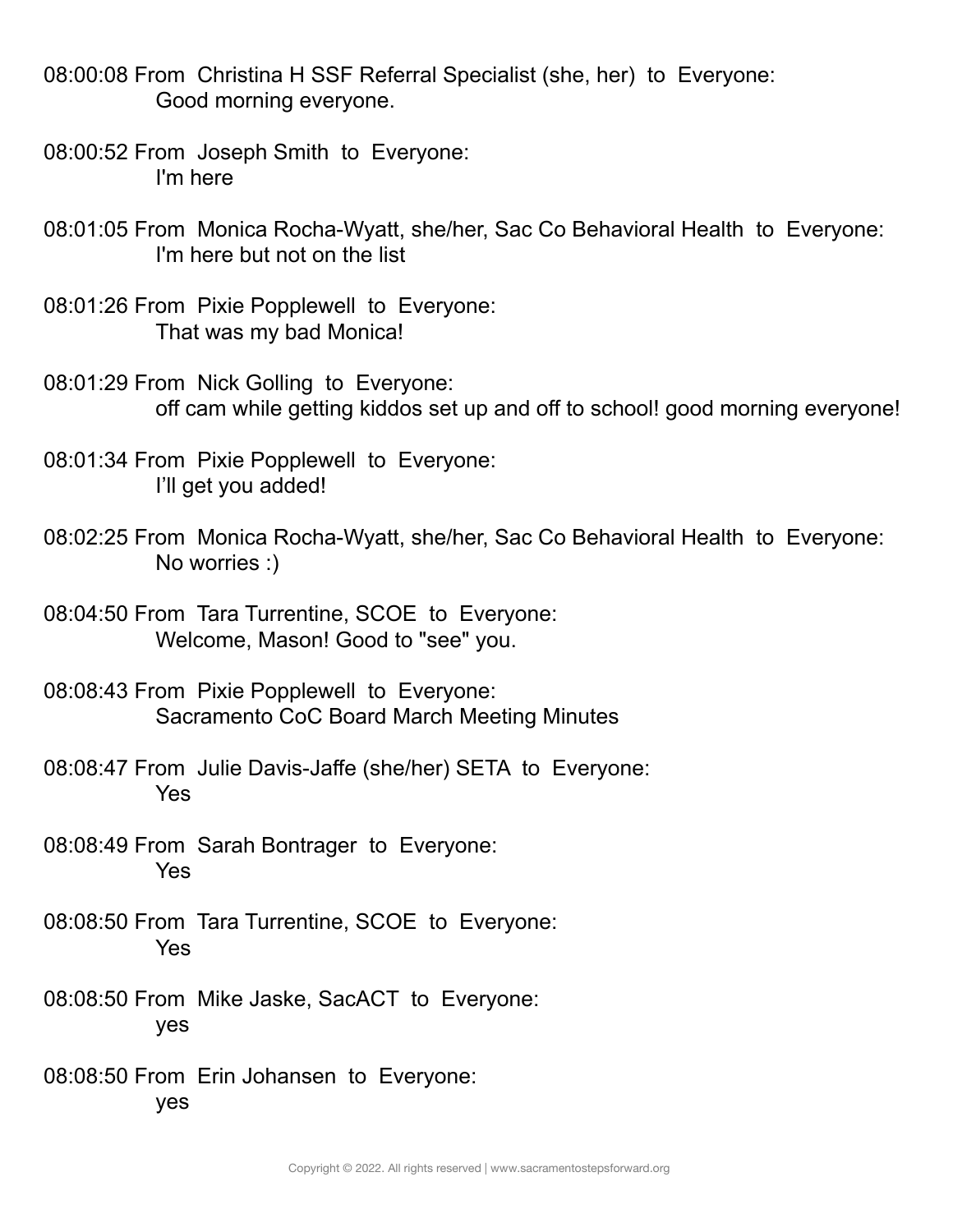08:08:51 From Stefan Heisler to Everyone: Yes

- 08:08:51 From Joseph Smith to Everyone: yes
- 08:08:51 From Pixie Popplewell to Everyone: yes
- 08:08:51 From Emily Halcon to Everyone: yes
- 08:08:52 From Alexis Bernard, Turning Point Community Programs to Everyone: yes
- 08:08:52 From Julie Hirota, Saint John's to Everyone: yes
- 08:08:53 From Jenna Abbott to Everyone: aye
- 08:08:54 From Amani Sawires -VOA to Everyone: yes
- 08:08:54 From Christie Gonzales to Everyone: yes
- 08:08:58 From AngelaUpshaw to Everyone: yes
- 08:09:56 From Michele Watts, she/her/hers, SSF Chief Planning Officer to Everyone: no minutes for the annual meeting. sorry, I was stuck on mute, we did post online. I will add to the chat.
- 08:11:02 From Michele Watts, she/her/hers, SSF Chief Planning Officer to Everyone: annual meeting materials: <https://sacramentostepsforward.org/2022-sacramento-continuum-of-care-annual-meeting/>
- 08:13:34 From Jenna Abbott to Everyone: Here is the link to the jobs we have open.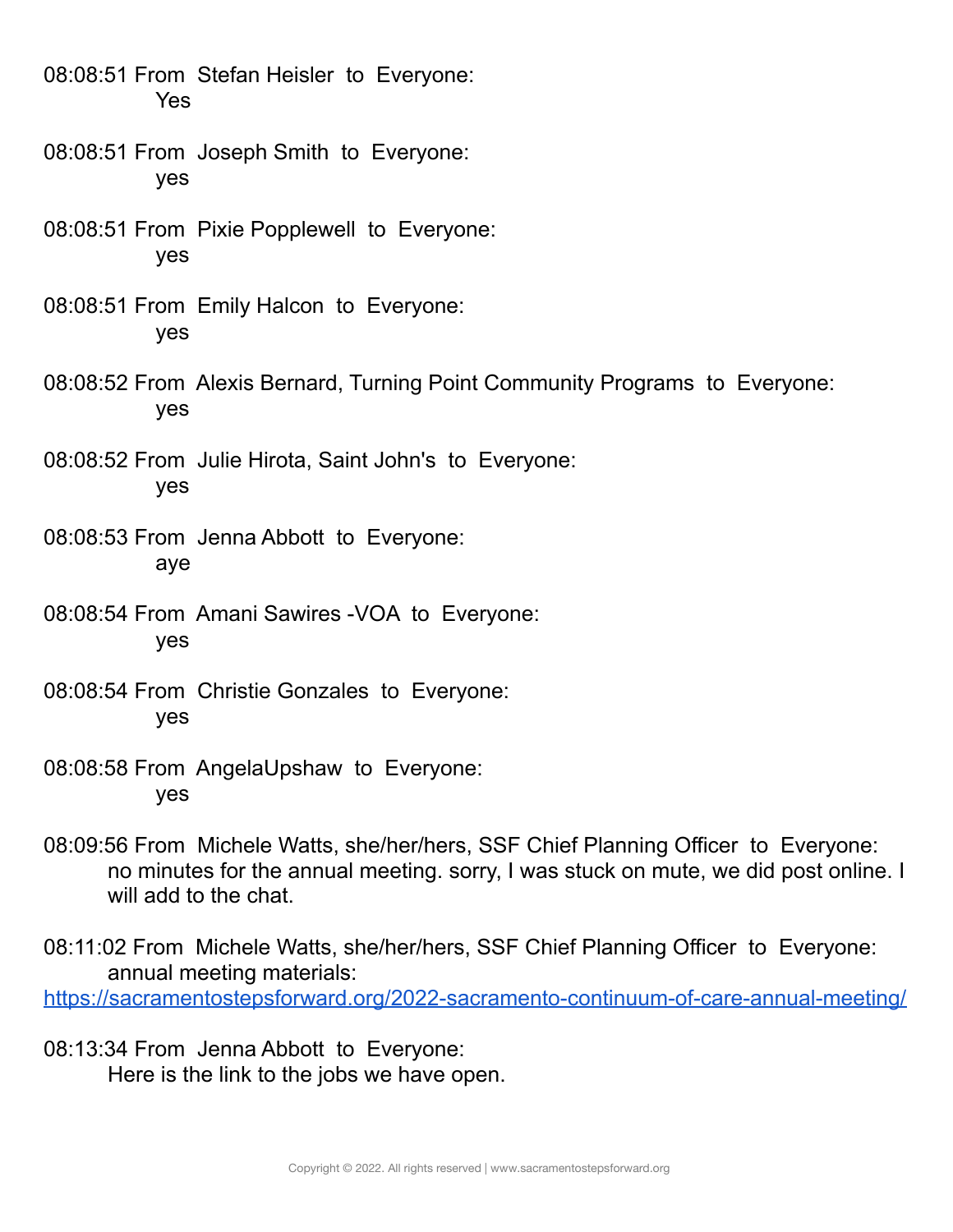- 08:13:38 From Jenna Abbott to Everyone: <https://riverdistrict.net/res/downloads/JobPost-Program-Manager.pdf>
- 08:14:09 From Jenna Abbott to Everyone: <https://riverdistrict.net/res/downloads/JobPost-Public-Space-Team-Member.pdf>
- 08:14:38 From Jenna Abbott to Everyone: <https://riverdistrict.net/res/downloads/JobPost-Public-Space-Team-Leader.pdf>
- 08:14:52 From Pixie Popplewell to Everyone: Approve Consent Agenda
- 08:14:55 From Amani Sawires -VOA to Everyone: yes
- 08:14:55 From Emily Halcon to Everyone: yes
- 08:14:56 From Jenna Abbott to Everyone: aye
- 08:14:56 From Erin Johansen to Everyone: yes
- 08:14:57 From Nick Golling to Everyone: yes
- 08:14:58 From Alexis Bernard, Turning Point Community Programs to Everyone: yes
- 08:14:58 From Sarah Bontrager to Everyone: Yes
- 08:14:58 From Mike Jaske, SacACT to Everyone: yes
- 08:14:58 From Stefan Heisler to Everyone: Yes
- 08:14:58 From Mason Gizard to Everyone: yes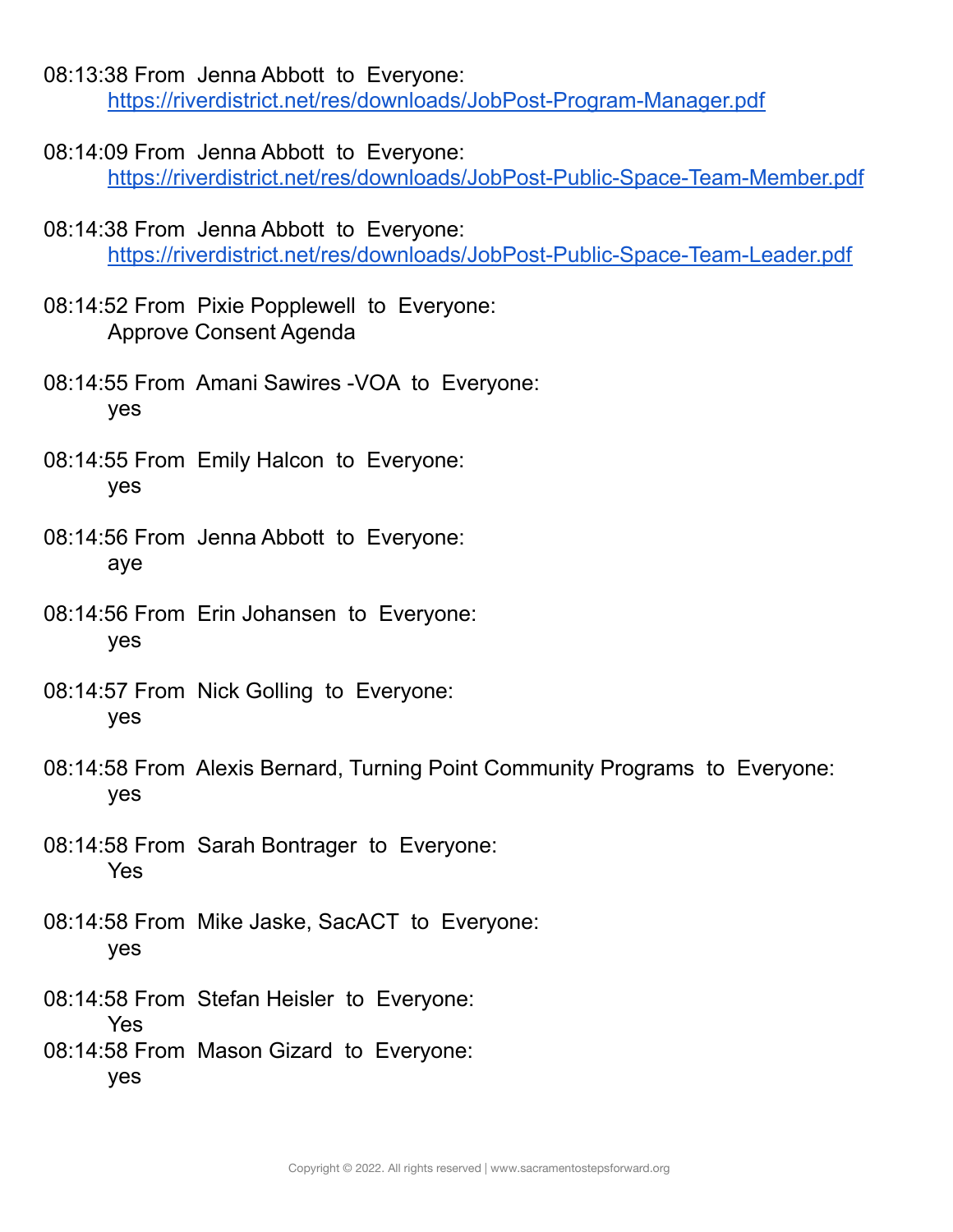- 08:14:59 From Jenine Spotnitz to Everyone: Yes
- 08:14:59 From Pixie Popplewell to Everyone: yes
- 08:15:01 From Joseph Smith to Everyone: yes
- 08:15:01 From AngelaUpshaw to Everyone: yes
- 08:15:01 From Deisy Madrigal, She/Her to Everyone: Yes
- 08:15:05 From Tara Turrentine, SCOE to Everyone: Yes
- 08:15:08 From Julie Hirota, Saint John's to Everyone: yes
- 08:15:17 From Christie Gonzales to Everyone: yes
- 08:15:32 From Julie Davis-Jaffe (she/her) SETA to Everyone: Yes
- 08:18:10 From Amani Sawires -VOA to Everyone: are these numbers unduplicated?
- 08:27:12 From Amani Sawires -VOA to Everyone: when you talk about "other communities" are these communities similar to sacramento in size, ami, cost of living, rental costs, vacancy rate, etc?
- 08:36:18 From Jenine Spotnitz to Everyone: This is great, thank you. Is the number who are projected to need housing subsidies but not supportive services available, or is this what you said you're working on?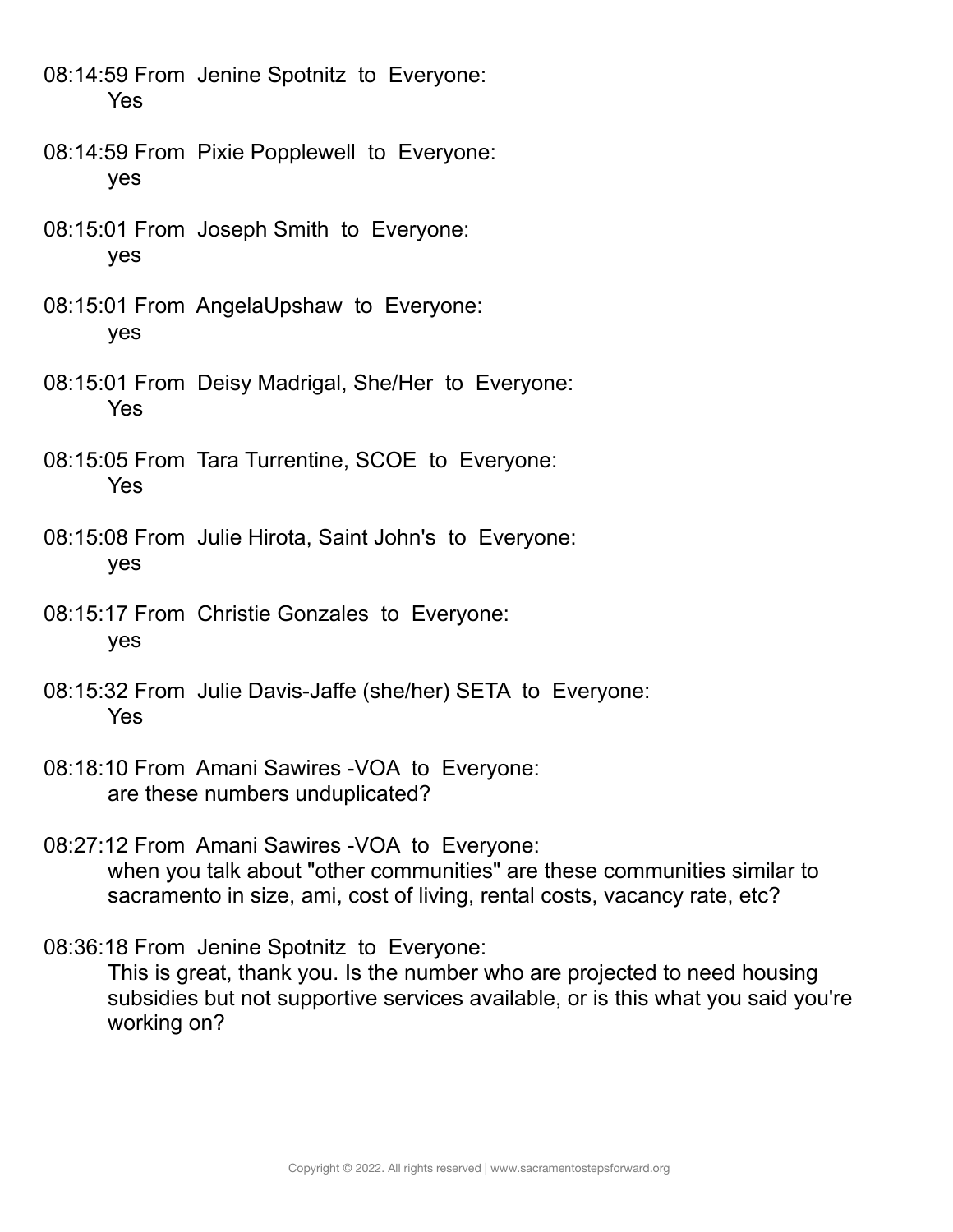08:39:12 From Jenna Abbott to Everyone:

Please for the love of all that's good and holy someone get this man in front of the City Council and County Supes. They need to hear all of this

08:39:44 From Jenna Abbott to Everyone:

Specifically the need for flexibility in what we build and how we use it as an ongoing asset

08:40:53 From Erin Johansen to Everyone:

CalAim ECM can be a great match to provide services to those in subsidized housing

- 08:41:13 From Alexis Bernard, Turning Point Community Programs to Everyone: Thank you!
- 08:41:13 From Amani Sawires -VOA to Everyone: thank you. very informative
- 08:41:55 From Emily Halcon to Everyone: BRB

08:42:35 From Tom Albanese to Everyone: Credit to Mark Silverbush, my colleague for doing much of the heavy lifting with the gaps analysis, as well as Josh and Scott from SSF

- 08:46:51 From Monica Rocha-Wyatt, she/her, Sac Co Behavioral Health to Everyone: brb
- 08:49:49 From Waking the Village to Everyone:

This is a great presentation! Such thanks to all who worked on it. How will we avoid what happened in the past where we push to get everyone into coordinated entry, but (with nowhere to navigate folks to) we quickly have a list of names that no one is connected to and we build mistrust in clients in the effectiveness of engagement? We slowed down the system in the past as we worked through names that no providers had connection to any longer.

08:52:38 From Erin Johansen to Everyone:

Thank you for lifting up and prioritizing the need for more subsidized housing!!

08:53:48 From Monica Rocha-Wyatt, she/her, Sac Co Behavioral Health to Everyone: back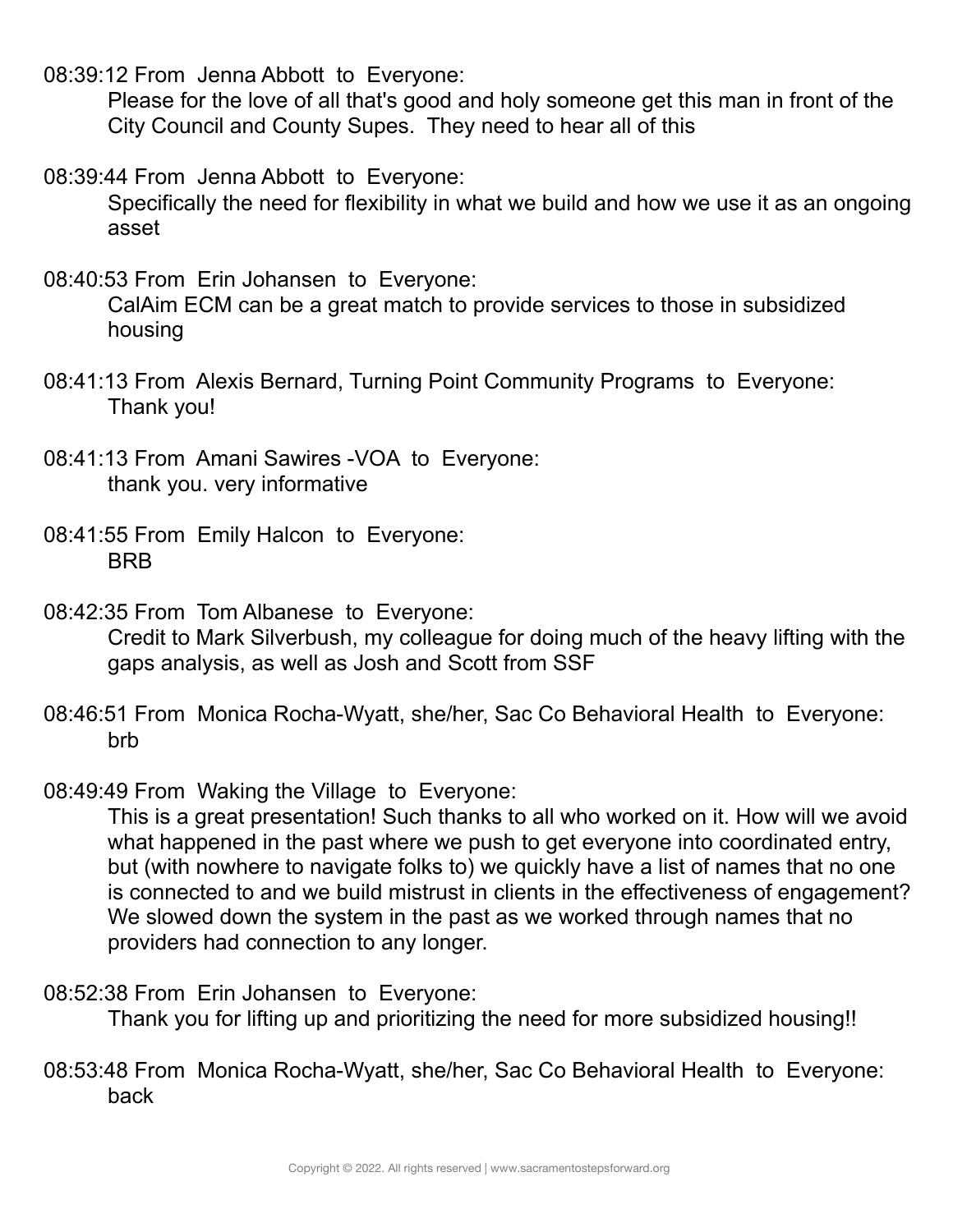- 08:54:05 From Emily Halcon to Everyone: back
- 09:04:17 From Peter Bell (he/him) to Everyone: Hi WTV, I think case conferencing will be a key strategy to minimize people "falling off" the by-name list - but we will also need to continue to push for more resources to be available through a coordinated process.
- 09:06:04 From Mike Jaske, SacACT to Everyone: Will these slides be emailed or posted quickly? Especially the goals?
- 09:10:07 From Lisa Bates (She/Her) SSF to Everyone: We can make available. Still draft until the CoC approves in June
- 09:23:35 From Pixie Popplewell to Everyone: Our data showed that youth actually make up over 20% of homelessness in **Sacramento**
- 09:24:46 From Robynne Rose-Haymer to Everyone: Thanks Deisy, for continuing to raise this important issue!
- 09:27:39 From Waking the Village to Everyone:

Just want to amplify what Deisy is saying. The priority for chronically homelessness means that a youth needs to free fall for quite awhile before eligible for many HUD funded programs. HUD also has research that points to the ways youth homelessness looks different (i.e. couch bouncing) and thus gets missed.

- 09:29:22 From Peter Bell (he/him) to Everyone: We have made strides to improve access to housing programs for TAY (e.g. EHV included TAY couch bouncing as an eligible population) - but we have more work to do
- 09:31:05 From Zuri K CLAP to Everyone: thank you Bridgette! great points
- 09:32:03 From Mason Gizard to Everyone: I just wanted to echo what Bridget said. I share that experience with youth as well.
- 09:32:06 From Nick Golling to Everyone: thank you for the feedback Bridget!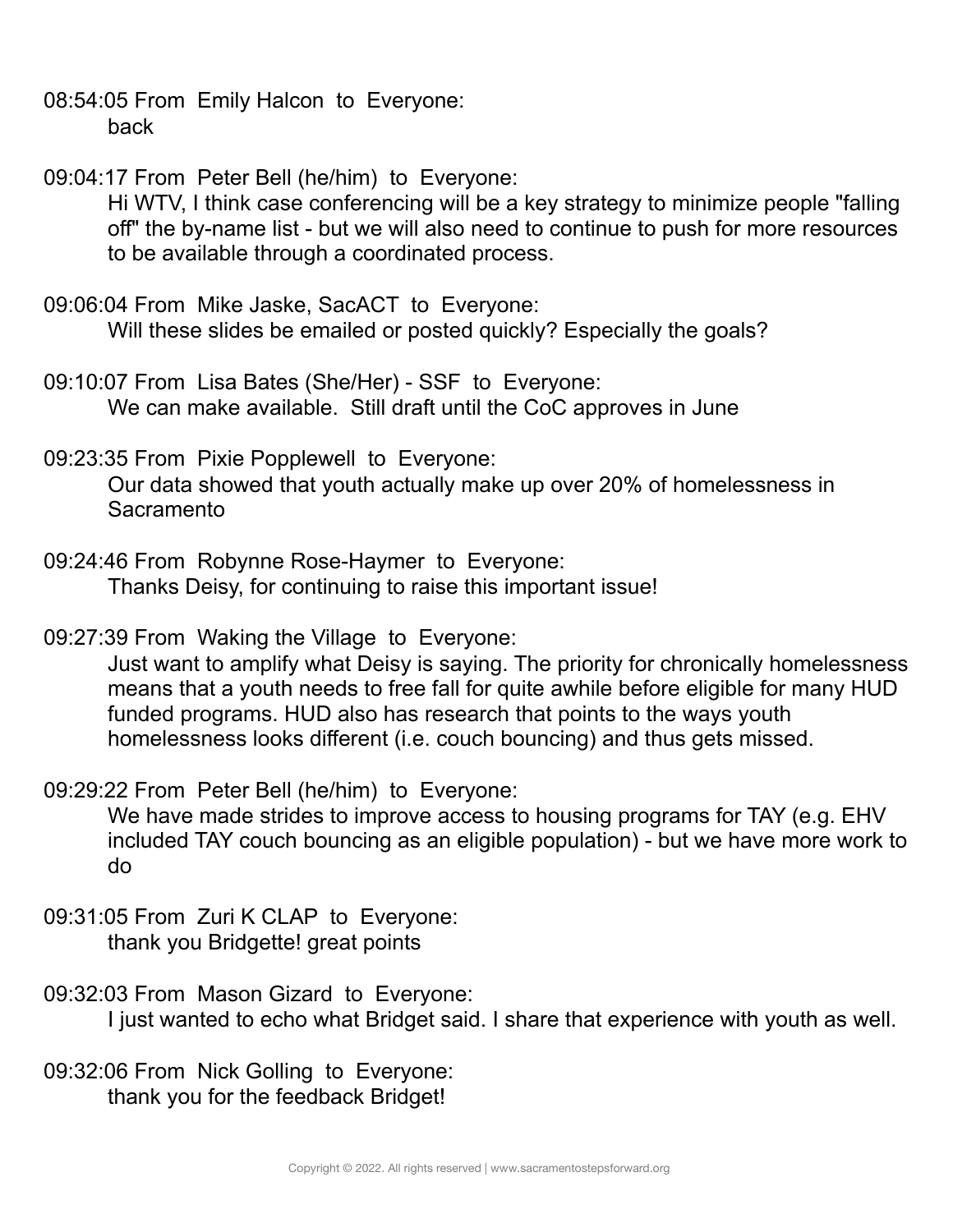09:35:29 From Kate Hutchinson to Everyone:

Lending my support for the comment by Deisy, Bridget, Robynne and Mason.

- 09:35:47 From Jenna Abbott to Everyone: Excellent presentations today
- 09:54:16 From Julie Davis-Jaffe (she/her) SETA to Everyone: Great meeting. I need to leave to attend another meeting.
- 09:56:53 From Emily Halcon to Everyone:

As a reminder, the Board of Sups authorized \$10 million to create a new landlord engagement and re-housing program which is intended to help fill some of these gaps with CalAIM and other housing programs. We are working to scope that program out now for a hopeful RFP for provider(s) in the early fall. We certainly see this as one part of helping to fill this gap in CalAIM

09:58:25 From Erin Johansen to Everyone:

Landlord engagement will not solve for this by itself. Vacancy rates are still seriously low and many of the CalAim ECM recipients do not have income. Employment of course is a key strategy but that takes time. Also, landlord engagement also requires a voucher to accompany, is that a plan?

09:59:14 From Emily Halcon to Everyone:

The program is called "landlord engagement" but includes funding for flexible rental subsidies We need a new name!

- 09:59:50 From Erin Johansen to Everyone: Ok that is great!
- 10:00:08 From Alyxe Lett (she/her)-OHI to Everyone: need to jump to another call. Thanks all!
- 10:01:23 From Amber Kemp to Everyone: I need to hop off for another meeting. Thanks, everyone!
- 10:01:30 From Jenine Spotnitz to Everyone: I need to hop off as well, thank you for a very informative meeting!
- 10:01:41 From Danielle Foster to Everyone: Thanks all!!